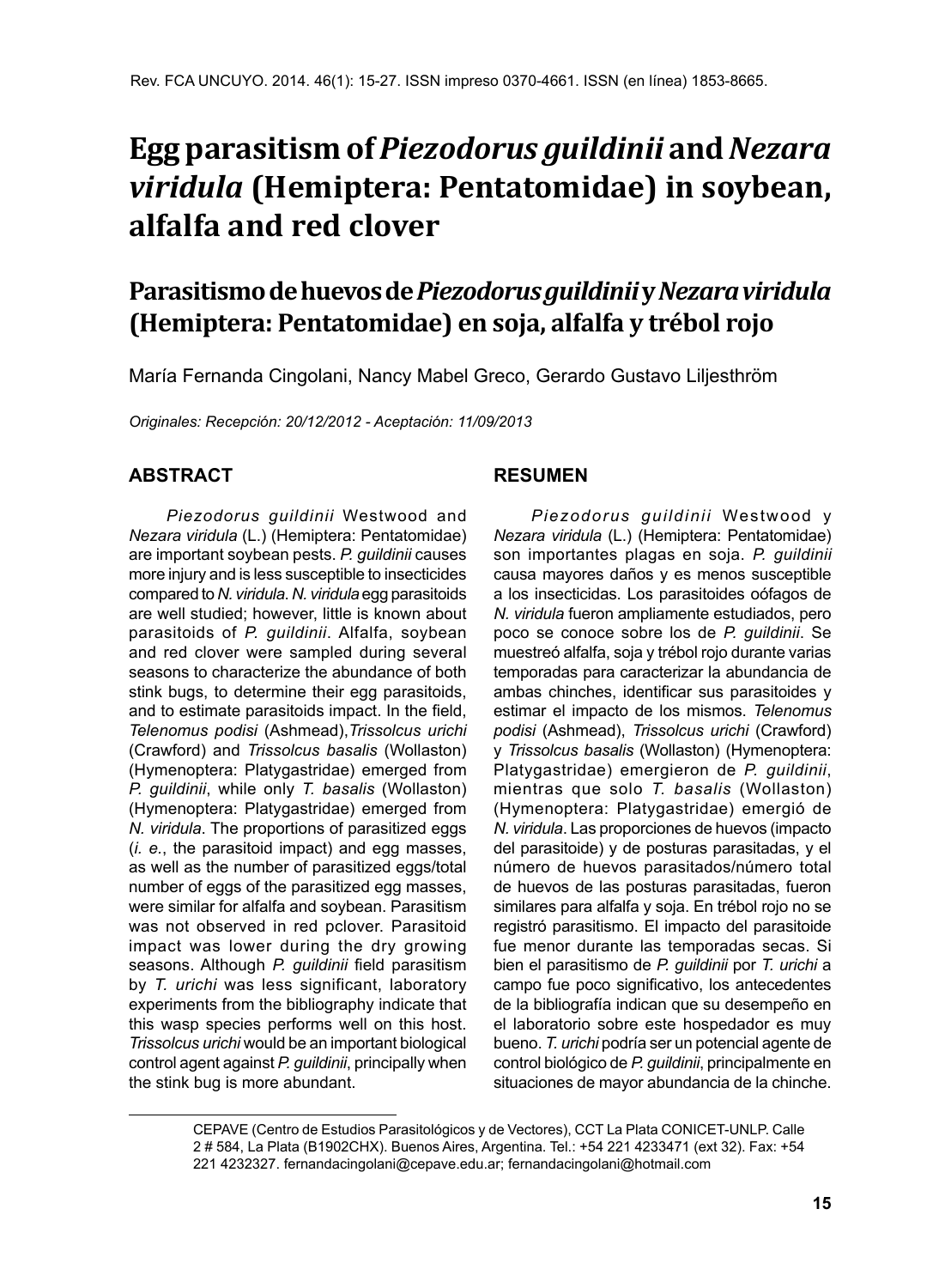#### **Keywords**

*Telenomus podisi* • *Trissolcus urichi* • *Trissolcus basalis* • field parasitism • performance

#### **Palabras clave**

*Telenomus podisi* • *Trissolcus urichi* • *Trissolcus basalis* • parasitismo a campo • desempeño

#### **INTRODUCTION**

Habitat heterogeneity is a general feature of considerable importance for many species, and human fragmentation of the landscape is likely to have considerable influence in community and population dynamics (19, 33).

The great expansion of soybean crop in recent years in Argentina has caused significant changes, particularly in the Rolling Pampas region. One such change is the supply of soybean as a food resource for some phytophagous species, like stink bugs of the family Pentatomidae, on larger areas and for longer periods of time (1). It has been found that host plant species other than soybeans favor the persistence of pentatomids during critical periods of the year, and in some cases also allow population increase (20, 28). Before soybean is available in the field, the post-hibernating adult stink bugs reproduce a first generation on cultivated or feral legumes. In Argentina, the more important resources for post-hibernating pentatomids are alfalfa (*Medicago sativa* L.) and red clover (*Trifolium pratense* L.) (Fabales: Fabaceae). From these hosts, they colonize soybean in the flowering stage or shortly before, and develop three relatively discrete generations (3). The quality of the habitats fragments, together with weather conditions, influence the development and survival of stink bugs invading soybeans. Moreover, these factors can also influence the performance of the natural enemies, which in turn affects the subsequent growth and population dynamics of the pest in the crop (12). Both in the soybean and in adjacent habitats, egg parasitoids are important natural enemies that limit the numerical increase of stink bugs.

Pentatomids are the most important seed sucking pests on soybean. They feed by inserting their stylets removing plant nutrients from either vegetative tissues or fruiting structures causing abortion of fruit or seed, and, in some instances vectoring diseases (29). In Argentina, the most common pests are the redbanded stink bug, *Piezodorus guildinii* Westwood, and the southern green stink bug, *Nezara viridula* (L.) (13). Until a few years ago, *P. guildinii* was not considered to be a serious problem in soybeans in Argentina, as it was considered to be a less serious pest than *N. viridula*. However, its relative abundance has been increasing significantly in the provinces of Santa Fe and Buenos Aires. Nowadays, *P. guildinii* is the most important species attacking soybean crops in Buenos Aires (21) and one of the most important in Brazil (10) and Uruguay (6), together with *N. viridula* and *Euschistus heros* (F.) (Hemiptera: Pentatomidae). *P. guildinii* has also become a significant pest of soybean crops in Arkansas and other states in the Mid-South of the United States of America (2).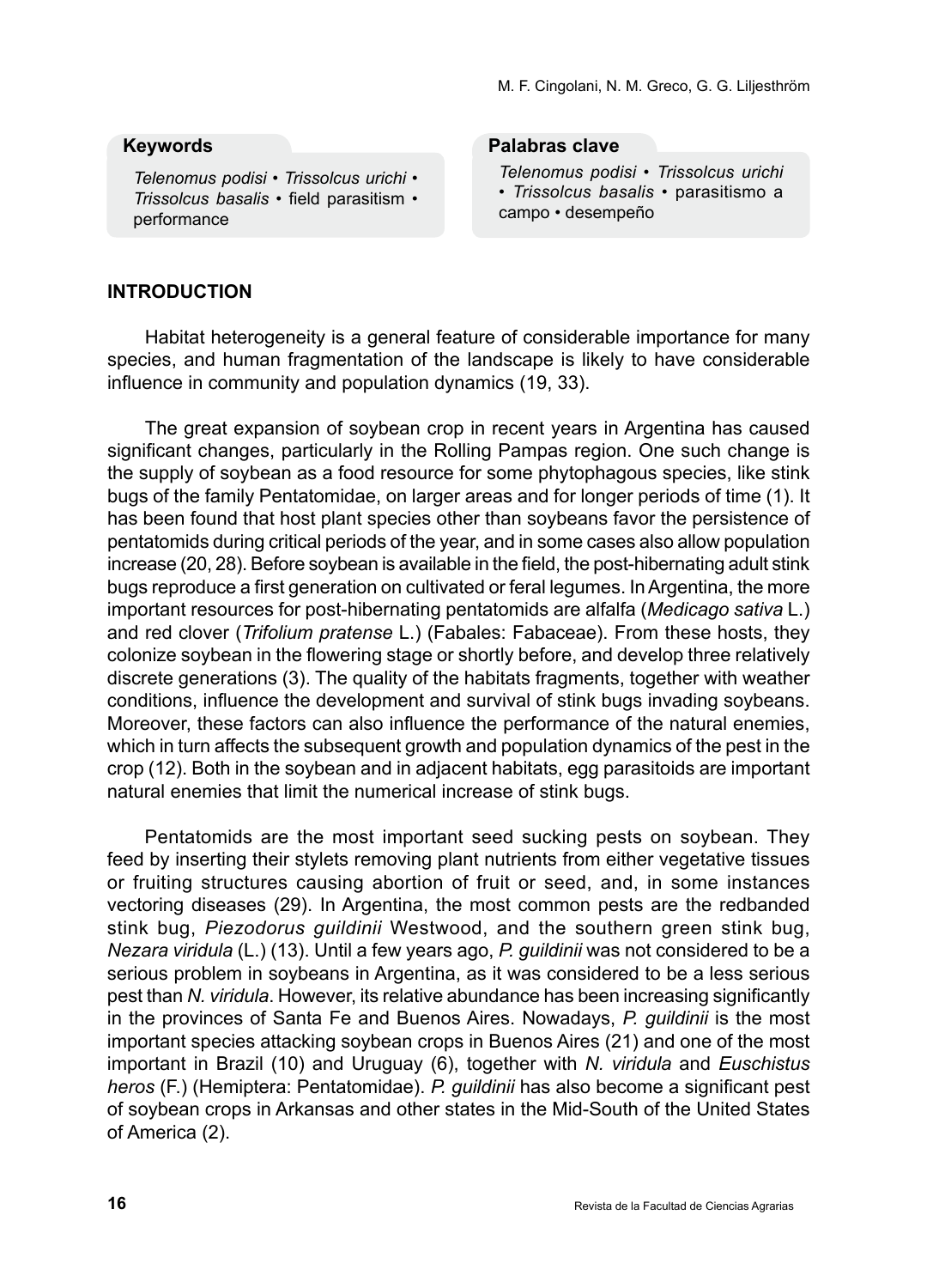Concerning stink bugs natural enemies, in the Neotropical region the most common egg parasitoid species are *Telenomus podisi* (Ashmead), *Trissolcus urichi*  (Crawford), *Trissolcus basalis* (Wollaston), *Trissolcus brochymenae* (Ashmead)*, Trissolcus teretis* Johnson (Hymenoptera: Platygastridae), *Ooencyrtus submetallicus*  (Howard), *Ooencyrtus* sp. (Ashmead) (Hymenoptera: Encyrtidae), *Neorileya* sp. (Ashmead) (Hymenoptera: Eurytomidae) and three undetermined species of the family Pteromalidae (7, 11, 23).

The presence of alternative hosts in the field is an important factor in maintaining parasitoid populations when the most suitable host is scarce.

#### **Objectives**

- To characterize the relative importance of *P. guildinii* and *N. viridula* in soybean, alfalfa and red clover.
- To determine egg parasitoid species attacking *P. guildinii* and *N. viridula* egg masses in soybean, alfalfa and red clover fields of the province of Buenos Aires.
- To estimate the overall egg parasitism.

#### **MATERIALS AND METHODS**

This study was conducted in alfalfa, red clover and soybean fields planted in the Experimental Station "Julio Hirschhorn" of the Faculty of Agricultural Sciences and Forestry of the National University of La Plata (34° 59' 24.32" S, 58° 0' 18.51" W; 27 m s. n. m.). Planting in the five years was conducted between 4th and 20th november. Alfalfa was kept permanently in the field. Plots were of about 3.500m2 each, and the distances between the three crops plots was around 150m, being the three crops approximately equidistant. Soybean, alfalfa and red clover were sampled weekly during five growing seasons (December through April) from 2006-2007 to 2010- 2011 for soybean, and over three growing seasons (from 2008-2009 to 2010- 2011) for alfalfa and red clover. Soybean was sampled from the beginning of flowering, in late December, to harvesting, in early April (approximately 14 weeks). Sampling in alfalfa and red clover were made from the vegetative state (mid-December) to dry pod state (early May) (approximately 19 weeks). Management practices conducted in the soybean field consisted only of the application of herbicide (glyphosate) 15 to 20 days before and after planting and an application of the fungicide carbendazim about a month after planting when soybean was still in the vegetative stage. Alfalfa and red clover fields were not chemically treated. Data of temperature and precipitation were provided by the Argentine National Weather Service for the study area (32).

We used the most suitable egg masses sampling method in crop. On soybean, each sample consisted of all the *P. guildinii* and *N. viridula* egg masses present in 400 randomly selected plants. On alfalfa and red clover, each sample consisted of all the *P. guildinii* and *N. viridula* egg masses collected in 10 sweep nets catched across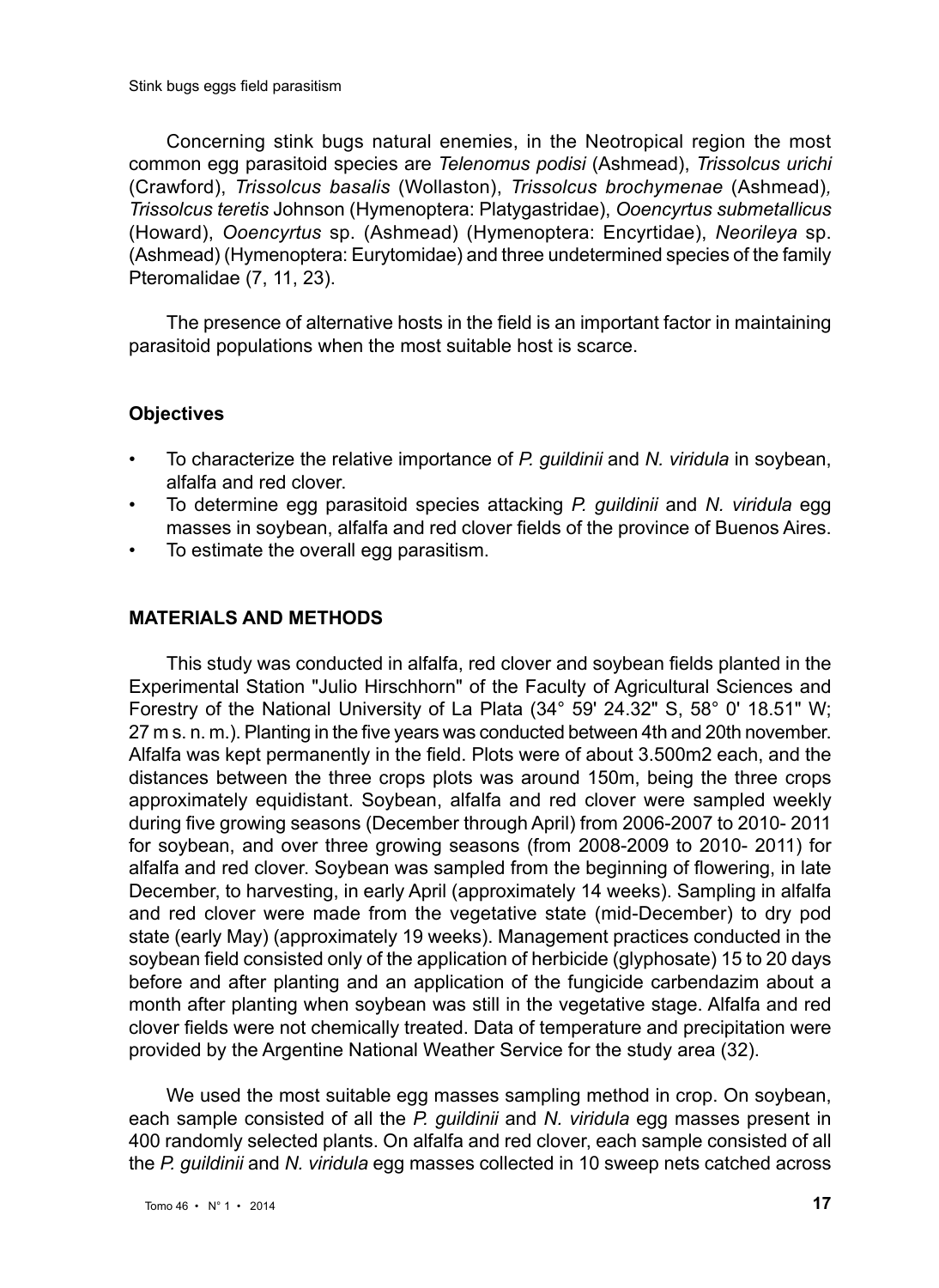10 meters from each of 15 transects randomly arranged within the field. While we did not quantify the effect of egg masses removal on their density on the next sample, it is considered that the number of plants from which egg masses were obtained let us estimate parasitoids impact indicators without significantly affecting stink bugs populations. Whereas planting was conducted with 50cm between rows and about 14 plants per meter of row, the 400 plants from which we extracted egg masses represented less than 1% of the total plants in the plot. All egg masses found were collected and taken to the laboratory and kept individually in test tubes plugged with cotton at 20°C, 70%RH and 14h of photophase, until the emergence of nymphs and/ or wasps. The number of eggs per egg mass, the number of emerged nymphs, and the number, sex and species of emerged parasitoids were registered for each host.

Parasitoids emerged in the laboratory were determined to species using the keys of Johnson (17, 18), and species identifications verified (see Acknowledgements). Twenty days after collection, unhatched eggs were dissected to assess the presence and identity of parasitoids dead inside the host.

Egg masses that were found already emerged, *i. e.* with opened operculum (evidence of the emergence of nymphs) or with perforated operculum (evidence of the emergence of a parasitoid), were also considered to estimate the impact of parasitoids.

Parasitoids found dead inside host egg were identified to the species level when individuals were developed until the adult stage. In cases in which we could not identify individuals to the species level, they were considered only to estimate the impact of parasitoids, as done with egg masses that were found already emerged, with perforated operculum (see above). We estimated the overall impact of parasitism using the indices defined by 4: (1) the discovery efficiency (DE): number of parasitized egg masses/total number of collected egg masses; (2) the parasitism efficiency (PE): total number of parasitized eggs/total number of eggs of the parasitized egg masses; (3) the parasitoid impact (PI): total number of parasitized eggs/total number of collected eggs.

We compared each index among crops by one-way ANOVA using data of the growing seasons as replicates. Parasitism efficiency and parasitoid impact were also compared among growing seasons in a given crop using one-way ANOVA, taking each sampling date as a replicate. When ANOVA assumptions were not satisfied, the Kruskal-Wallis test was performed.

To evaluate if the number of parasitized egg masses in each crop was independent of the growing seasons, a chi-square analysis of contingency tables was performed.

#### **RESULTS**

*Piezodorus guildinii* was dominant in all three crops (94.30% of the collected egg masses) and *N. viridula* egg masses were collected only in soybean and its abundance was much lower (table 1, page 19).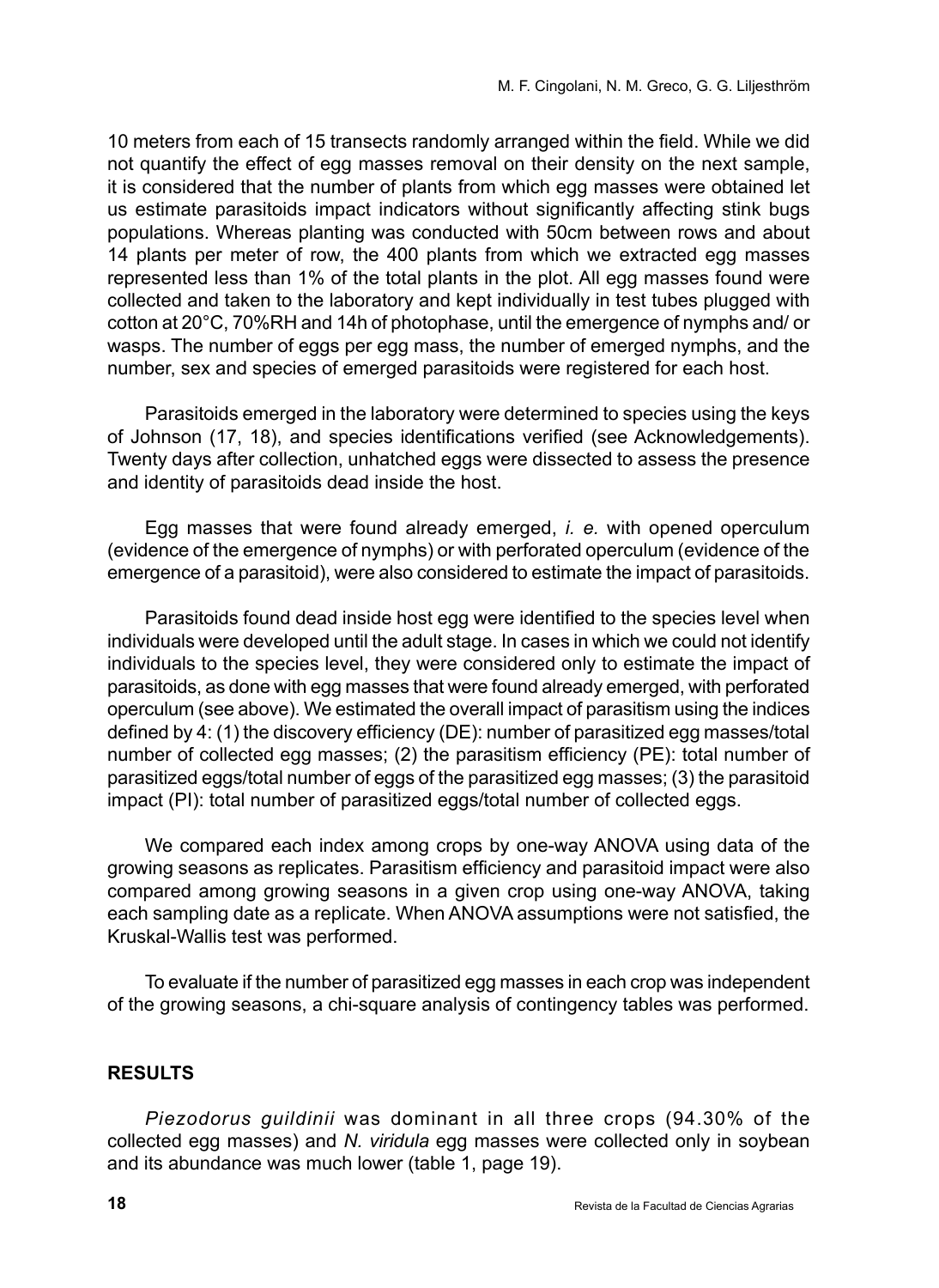- **Table 1.** Total number of *P. guildinii* and *N. viridula* egg masses (and eggs) collected in each growing season, in soybean, alfalfa and red clover.
- **Tabla 1.** Número total de posturas de *P. guildinii* and *N. viridula* (y huevos) colectados en cada temporada, en soja, alfalfa y trébol rojo.

|            |                | n° of egg masses (eggs) |             |
|------------|----------------|-------------------------|-------------|
| crop       | growing season | P. quildinii            | N. viridula |
|            | 2006-2007      | (676)<br>37             | (84)        |
|            | 2007-2008      | (527)<br>30             | 3(236)      |
| soybean    | 2008-2009      | 68 (1343)               | 4 (309)     |
|            | 2009-2010      | (199)<br>10             | O           |
|            | 2010-2011      | (932)<br>51             | 12 (790)    |
|            | 2008-2009      | 19<br>(367)             | 0           |
| alfalfa    | 2009-2010      | (415)<br>20             | Ω           |
|            | 2010-2011      | 75 (1272)               | 0           |
|            | 2008-2009      | 6<br>(75)               | O           |
| red clover | 2009-2010      | (91)                    | ი           |
|            | 2010-2011      | 8<br>(98)               | 0           |
|            | TOTAL          | 331 (5995)              | 20 (1419)   |

The spatial and temporal abundance of *P. guildinii* egg masses was variable in the three studied crops (figure 1, page 20).

In alfalfa, the highest abundance of egg masses occurred between early February and mid March in the 2010-2011 growing season, coinciding with the end of the flowering and fruiting period of the crop.

In soybean, a first generation of low density was registered during January and the subsequent increase in the number of egg masses corresponded to the second generation in this crop, which peaked between late February and mid April in the different growing seasons. The greater abundance was coincident with the last part of the flowering period and with the whole fruiting period of the crop. A third generation was difficult to identify.

*Piezodorus guildinii* egg masses were parasitized by *T. podisi*, *T. urichi* and *T. basalis* in soybean and in alfalfa, while no parasitism was registered in red clover. *N. viridula* was parasitized only by *T. basalis*. The 76.22% of the wasps that emerged from field collected *P. guildinii* egg masses were individuals of *T. podisi*, denoting their predominance. Parasitism by this species was recorded during all the studied growing seasons, both in soybean and in alfalfa (table 2, page 21). In turn, *T. basalis* accounted for 6.77% of the wasps emerged. *T. urichi* was recorded only in 2010-2011 in both crops, accounting for 17.01% of the emerged parasitoids.

During this study, two different species of parasitoids emerged from an individual *P. guildinii* egg mass, in three occasions. In one case individuals of *T. basalis* emerged together with *T. podisi*, while in the other two cases the emergence of *T. podisi* and *T. urichi* was registered.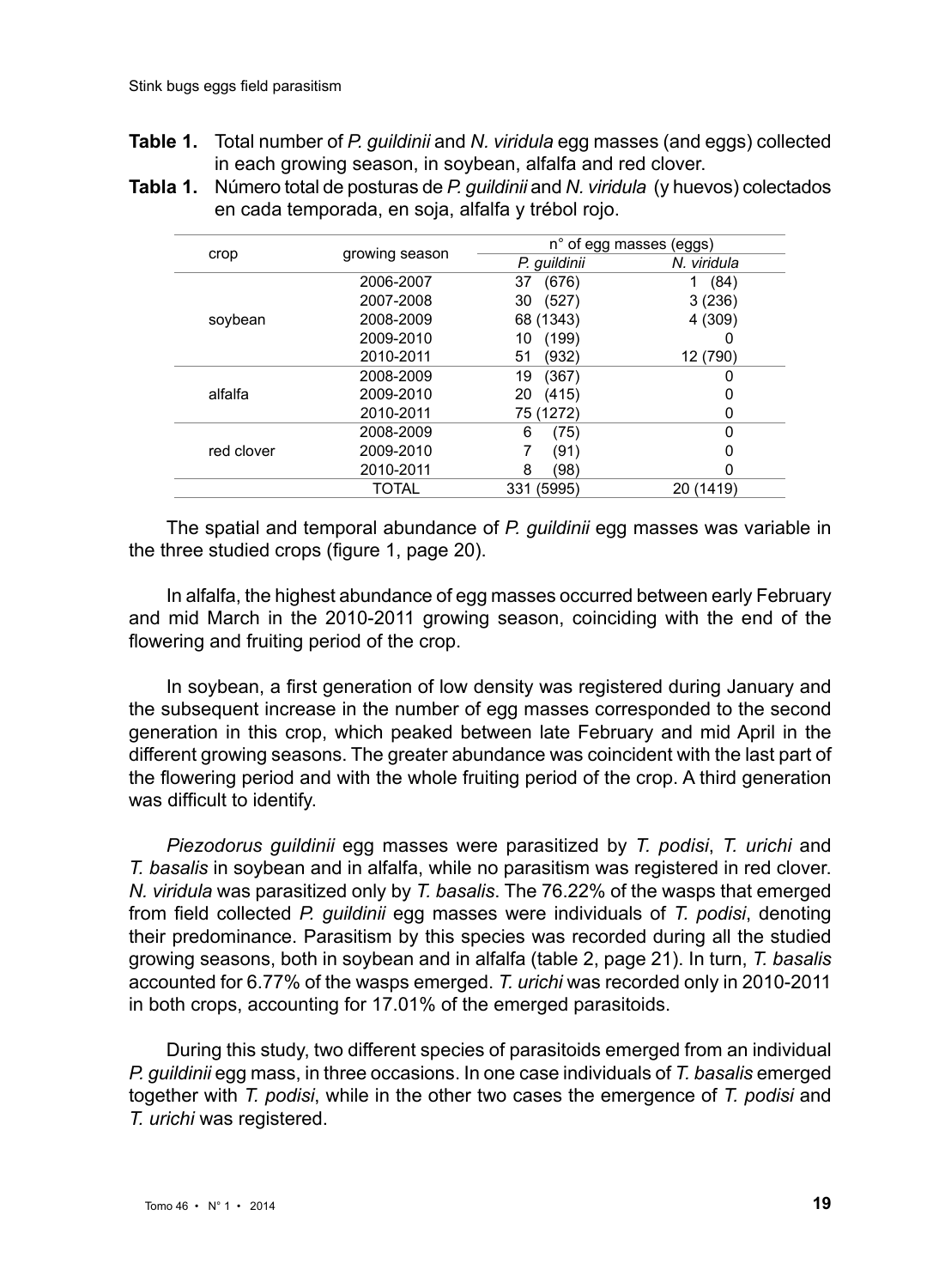

- **Figure 1.** Number of collected *P. guildinii* egg masses in different crops and growing seasons. (a) alfalfa, (b) soybean and (c) red clover.
- **Figura 1.** Número de posturas de *P. guildinii* colectadas en diferentes cultivos y temporadas. (a) alfalfa, (b) soja y (c) trébol rojo.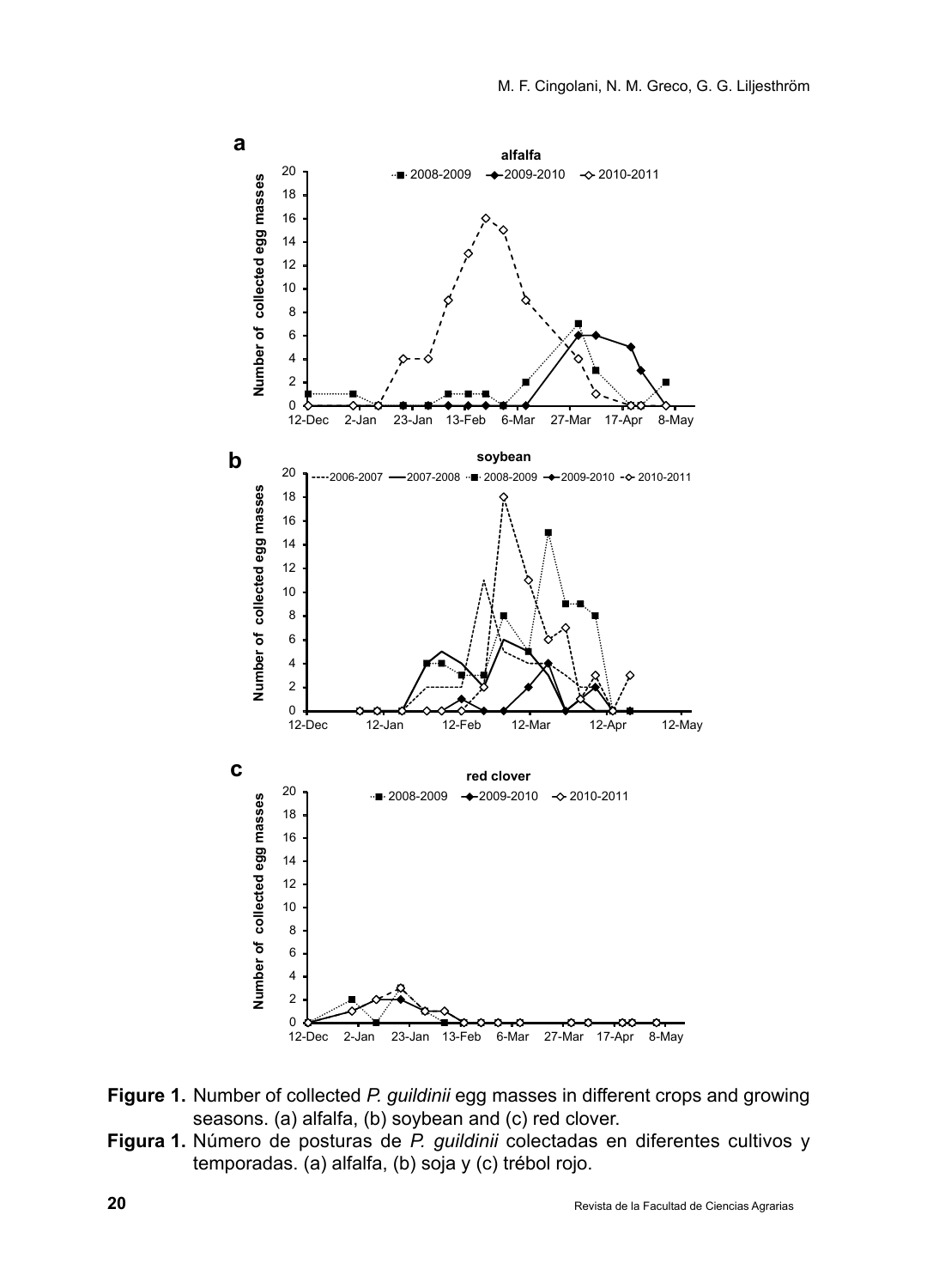Percent emergence for each parasitoid species, from parasitized eggs of P. guildinii and N. viridula in relation to seasons **Table 2.** Percent emergence for each parasitoid species, from parasitized eggs of *P. guildinii* and *N. viridula* in relation to seasons and crops (soybean and alfalfa). and crops (soybean and alfalfa). Table 2.

**Tabla 2.** Porcentaje de emergencia de cada especie de parasitoide, a partir de huevos de *P. guildinii* y de *N. viridula*, en Porcentaje de emergencia de cada especie de parasitoide, a partir de huevos de P. guildinii y de N. viridula, en relación con las temporadas y los cultivos (soja y alfalfa). relación con las temporadas y los cultivos (soja y alfalfa). Tabla 2.

|              |                |         |              | soybean |              |              |        | alfalfa |              |      | red clover   |              |
|--------------|----------------|---------|--------------|---------|--------------|--------------|--------|---------|--------------|------|--------------|--------------|
| Host         | 고<br>Parasitoi | 2005    | 2007<br>2008 | 2008    | 2009<br>2010 | 2010<br>2011 | 2008   | 2009    | 2010<br>2011 | 2008 | 2009<br>2010 | 2011<br>2011 |
|              | T. podisi      | 84.87%  | 100%         | 56.92%  | 100%         | 84.08%       | 60.71% | 100%    | 57.56%       | 0    | 0            | O            |
| P. guildinii | T. urichi      | $\circ$ |              |         |              | 7.27%        | 0      | o       | 42.44%       | 0    | O            | $\circ$      |
|              | s<br>T. basali | 15.13%  |              | 43.08%  |              | 8.65%        | 39.29% | 0       |              | 0    | 0            | $\circ$      |
| N. viridula  | T. basalis     | 100%    | 100%         | 100%    | 0            | 100%         | 0      | 0       | 0            | 0    | 0            | 0            |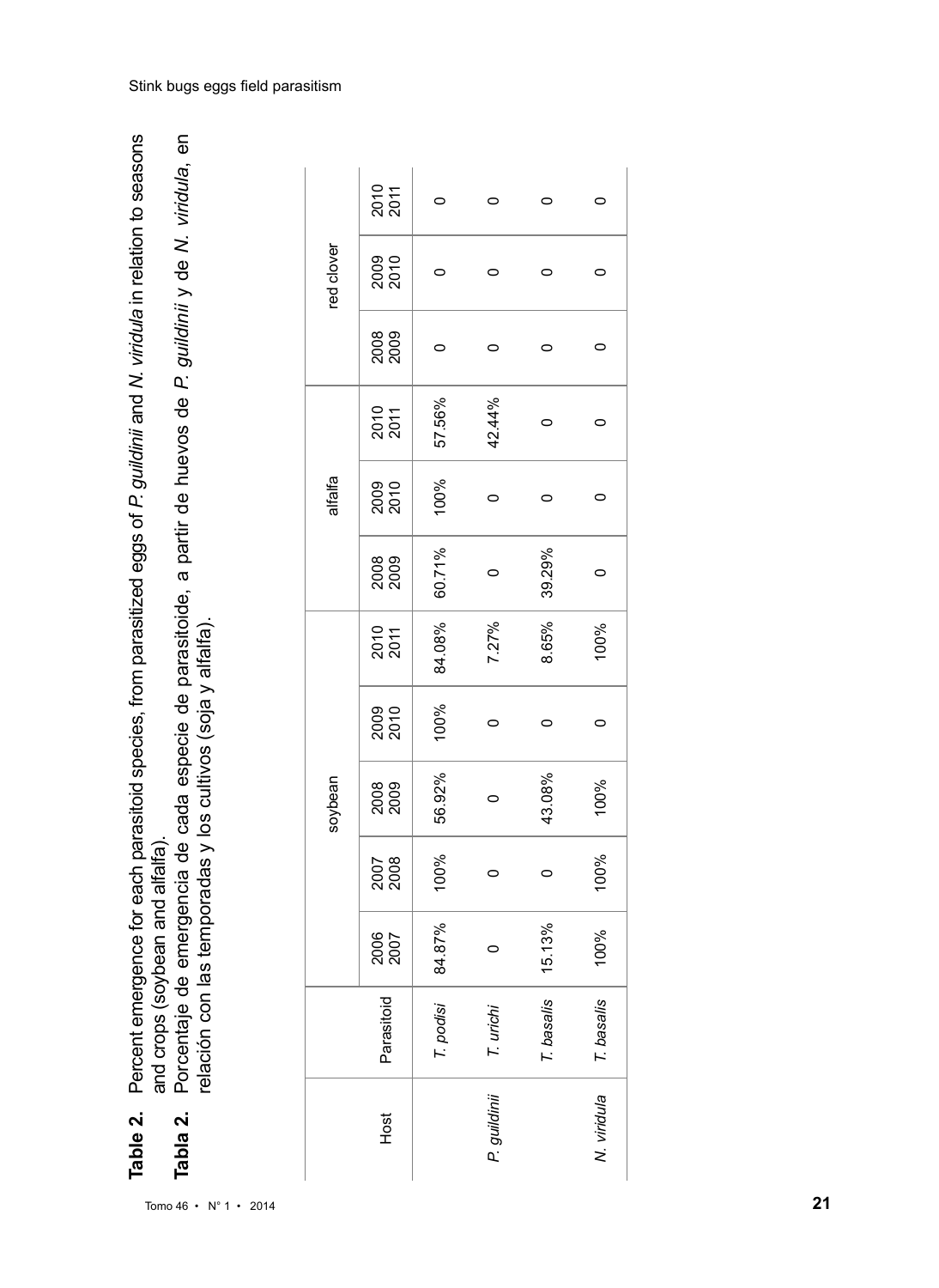The overall discovery efficiency of *P. guildinii* egg parasitoids was not significantly different between crops ( $F = 0.05$ ; df = 1, 6;  $P = 0.832$ ), suggesting that the searching efficiency of the parasitoids would not be affected by particularities of the crop. On the other hand, the number of parasitized egg masses was affected by growing seasons both on soybean ( $\chi^2$  = 80.17; df = 4;  $P$  < 0.001) and in alfalfa ( $\chi^2$  = 9.00; df = 2;  $P$  = 0.011). and a lower number of parasitized egg masses was observed in 2007-2008 and 2008- 2009 relative to the other growing seasons (figure 2a, page 23). The overall discovery efficiency of *N. viridula* egg parasitoids was 0.65, and parasitism efficiency was very high (0.99).

As above, parasitism efficiency of *P. guildinii* eggs was similar for soybean and alfalfa (figure 2b, page XXX) (*F* = 0.16; df = 1, 6; *P* = 0.707). However, this index was similar among growing seasons for soybean  $(H<sub>(4, N = 30)</sub> = 4.89; P = 0.300)$ while for alfalfa it was higher in 2008-2009 than in 2009-2010 (figure 2b, page 23)  $(H<sub>(2, N = 15)</sub> = 6.46; P = 0.039).$ 

The parasitoid impact was also similar between crops (figure 2c, page 23)  $(F = 0.01$ ; df = 1, 6;  $P = 0.975$ ), but different between growing seasons for soybean (*F* = 4.42; df = 4, 35; *P* = 0.005), being lower in 2008-2009 than in 2006-2007 and 2009-2010. For alfalfa this index did not vary between growing seasons (*F* = 1.54; df = 2, 17; *P* = 0.243).

The percentage of predated *P. guildinii* egg masses was low in soybean and alfalfa (1.02% and 3.51%, respectively). However, predation by chewing insects was very important in red clover, accounting for 61% of observed egg masses. Remains of approximately 33 chewed egg masses were collected. These egg masses could not be considered in the estimation of parasitism because they were significantly destroyed.

### **DISCUSSION**

The spatial and temporal records found corresponds to what was expected since it is known that *P. guildinii* develops a first generation on this host plant after hibernation, feeding on alfalfa pods. During the 2008-2009 and 2009-2010 growing seasons weather conditions could have affected their populations directly and/or through the plant, and this would explain the relative time lag observed in the stink bug abundances. In 2008- 2009 there was a poor crop development due to the unusually low rainfall recorded mainly during December 2008 (10 mm in relation to the averaged 100 mm) and January 2009 (14.5 mm in relation to the averaged 120 mm). This could have also affected the alfalfa crop in the following growing season because the drought persisted until July 2009 and the crop was not harvested or irrigated. In addition, during February 2010 while alfalfa was mainly on the flowering stage, rains were unusually abundant (321 mm in relation to the averaged 117 mm) resulting in flooding problems.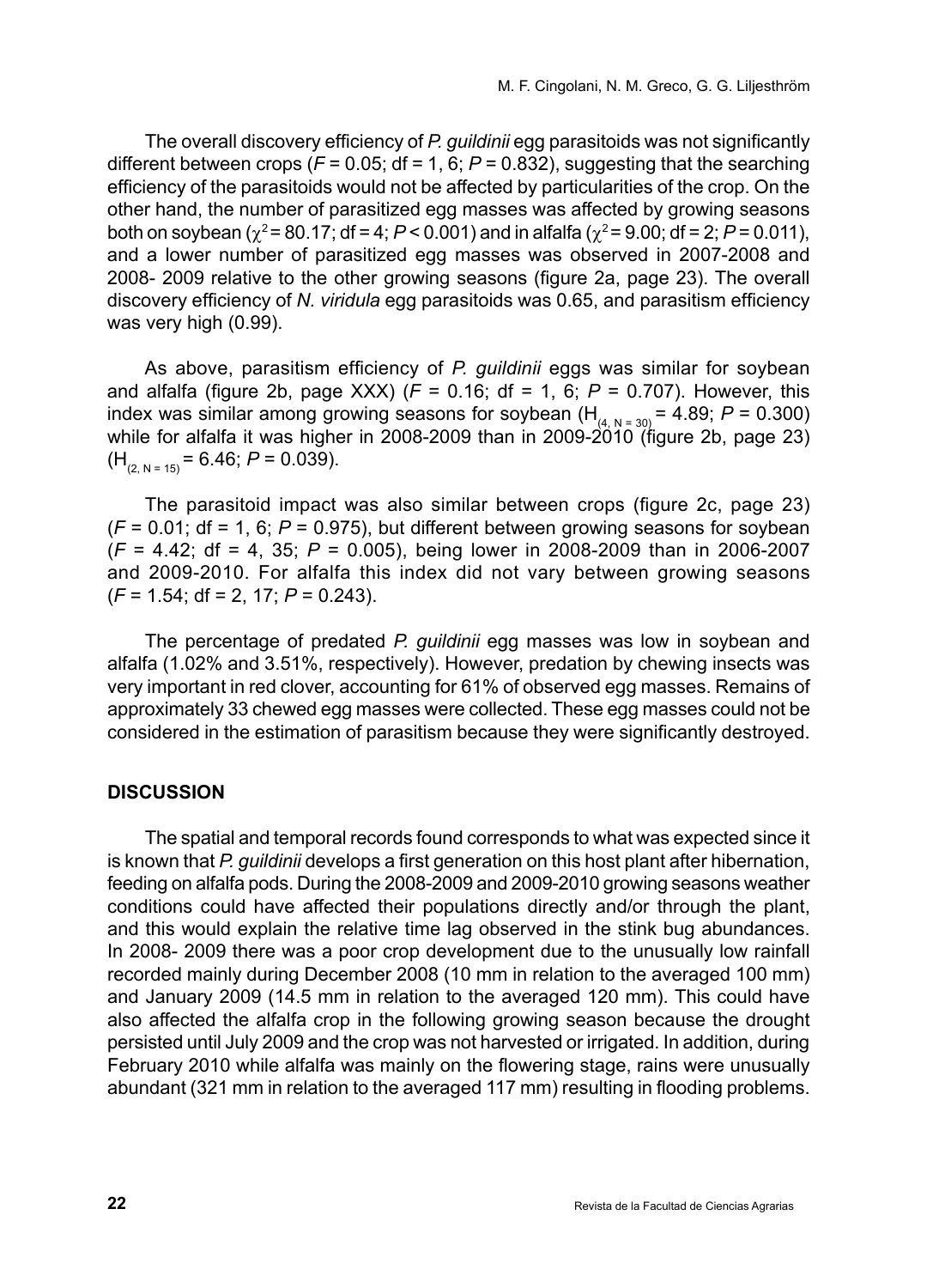

Different capital letters indicate significant differences among growing seasons, for a given crop. Different lowercase letters indicate significant differences between crops, during a given growing season.

Letras mayúsculas distintas indican diferencias significativas entre las temporadas, para un cultivo dado. Letras minúsculas distintas indican diferencias significativas entre cultivos, para una temporada dada.

- **Figure 2.** Discovery efficiency (a), parasitism efficiency (b) and parasitoid impact (c) of parasitoids of *P. guildinii* egg masses in soybean and alfalfa, in different growing seasons.
- **Figura 2.** Eficiencia de descubrimiento (a), eficiencia de parasitismo (b) e impacto del parasitoide (c) de los parasitoides de posturas de *P. guildinii* en soja y en alfalfa, en diferentes temporadas.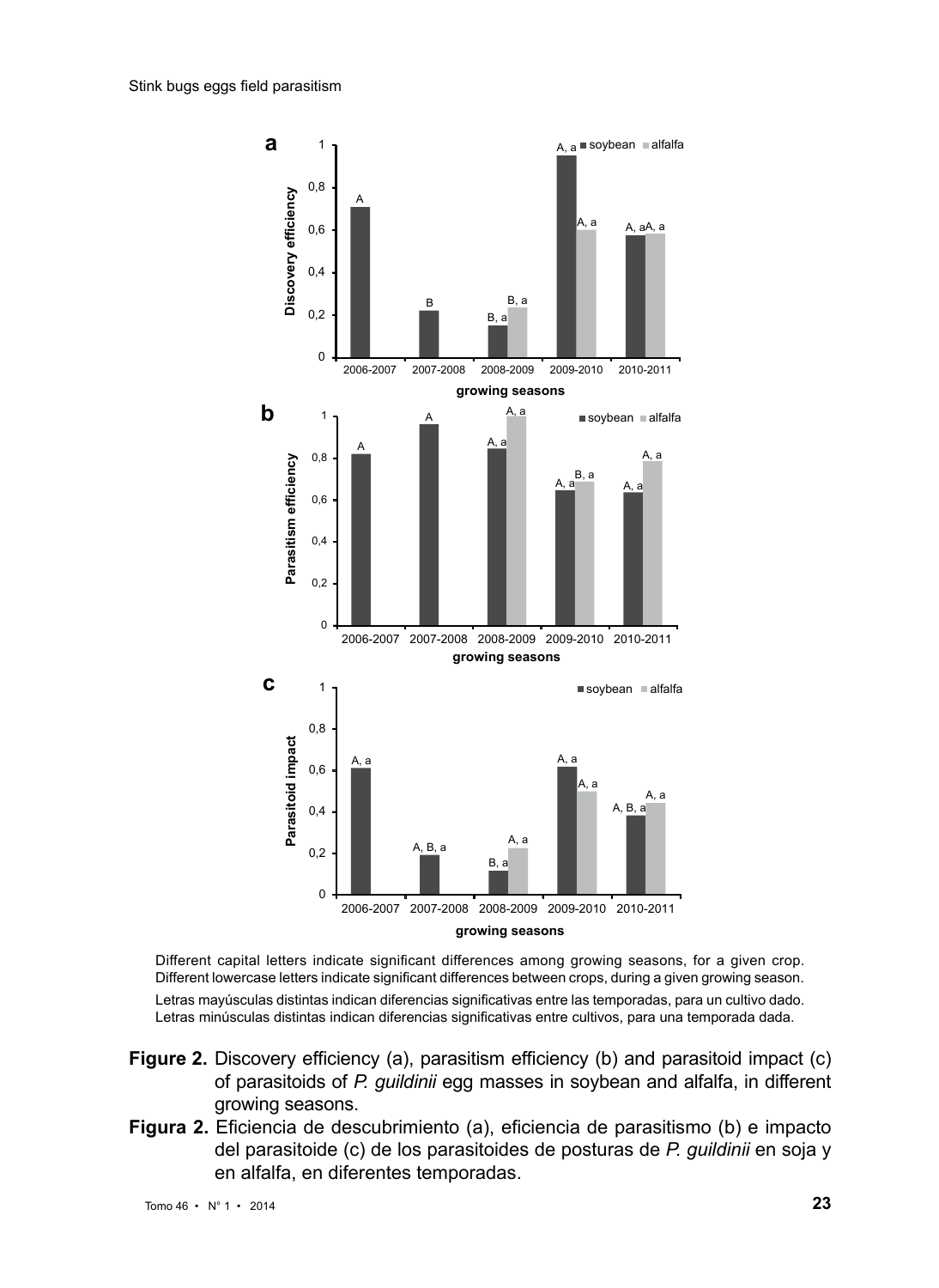Although a smaller number of egg masses was recorded in red clover, this crop is important as a resource for *P. guildinii* when hibernation ends and soybean is not yet at the appropriate phenological state for this stink bug.

The parasitoid discovery efficiency (DE) of *P. guildinii* eggs was variable in different growing seasons both in soybean and in alfalfa, being particularly low in 2007-2008 and 2008-2009. In these same growing seasons parasitism efficiency (PE) was the highest recorded, but the low number of egg masses found ameliorated this effect, leading to an overall low impact of parasitism (IP), especially in soybean in 2008-2009. The low parasitism of 2007-2008 and 2008-2009 corresponded to very dry years. During January and February 2008 rains were somewhat scarce and highly variable in the region, causing major limitations in the region east of Buenos Aires, where this study was conducted. In December 2008 and January 2009, the major drought was aggravated by several consecutive days of high temperature (around 30°C) and low humidity, which had a desiccating effect. This caused significant outbreaks of insects associated with dry conditions, such as grasshoppers, whiteflies, thrips and spider mites (22), and reduced soybean yields to 10-15 quintals/ hectare (5) in relation to yields of 30-35 quintals/ hectare expected for the region (34). Exposure to extreme temperatures can induce lethal or sublethal effects in parasitoids, reducing longevity, fertility, mobility and the ability to orient toward odor sources (15). Furthermore, the performance of platygastrids is very low or even null at temperatures above 30°C (16, 27).

In relation to egg parasitism, Ribeiro & Castiglioni (30) also found high rates of parasitism of *P. guildinii* caused by *T. podisi* (99.65%) and low parasitism by *T. basalis* (0.04%) in soybean fields in Uruguay. These authors reported the occurrence of *Trissolcus brochymenae* (Hymenoptera: Platygastridae), a species not found in this study. In contrast, parasitism of *P. guildinii* eggs in Londrina (Paraná State, Brazil) was mainly caused by *T. basalis*, followed by *T. podisi*. High parasitism of this stink bug's eggs by the former would have been favored by the increased abundance of this parasitoid, caused by the frequent mass releases of these wasps conducted in the area (9). In Brazil the emergence of *T. brochymenae* and *Gryon obesum* (Hymenoptera: Platygastridae) from egg masses of *P. guildinii* was also observed, albeit in a low frequency.

Concerning the predation of egg masses, 33 of 54 egg masses of *P. guildinii* found in red clover over the three growing seasons had been preyed upon, representing 61% of the total observed. Moreover, during sampling, larvae and adults of several species of predatory insects (ladybirds, lacewings and ants) were observed.

With respect to the emergence of two species of parasitoids from an individual pentatomid egg mass, 30 found one egg mass (out of 285 collected egg masses) from which individuals of both *T. basalis* and *T. podisi* emerged. These results suggest that the emergence of two or more species from the same egg mass is not common, although it is impossible to determine if it corresponds to a low frequency of multiparasitism, or to strong competitive interactions.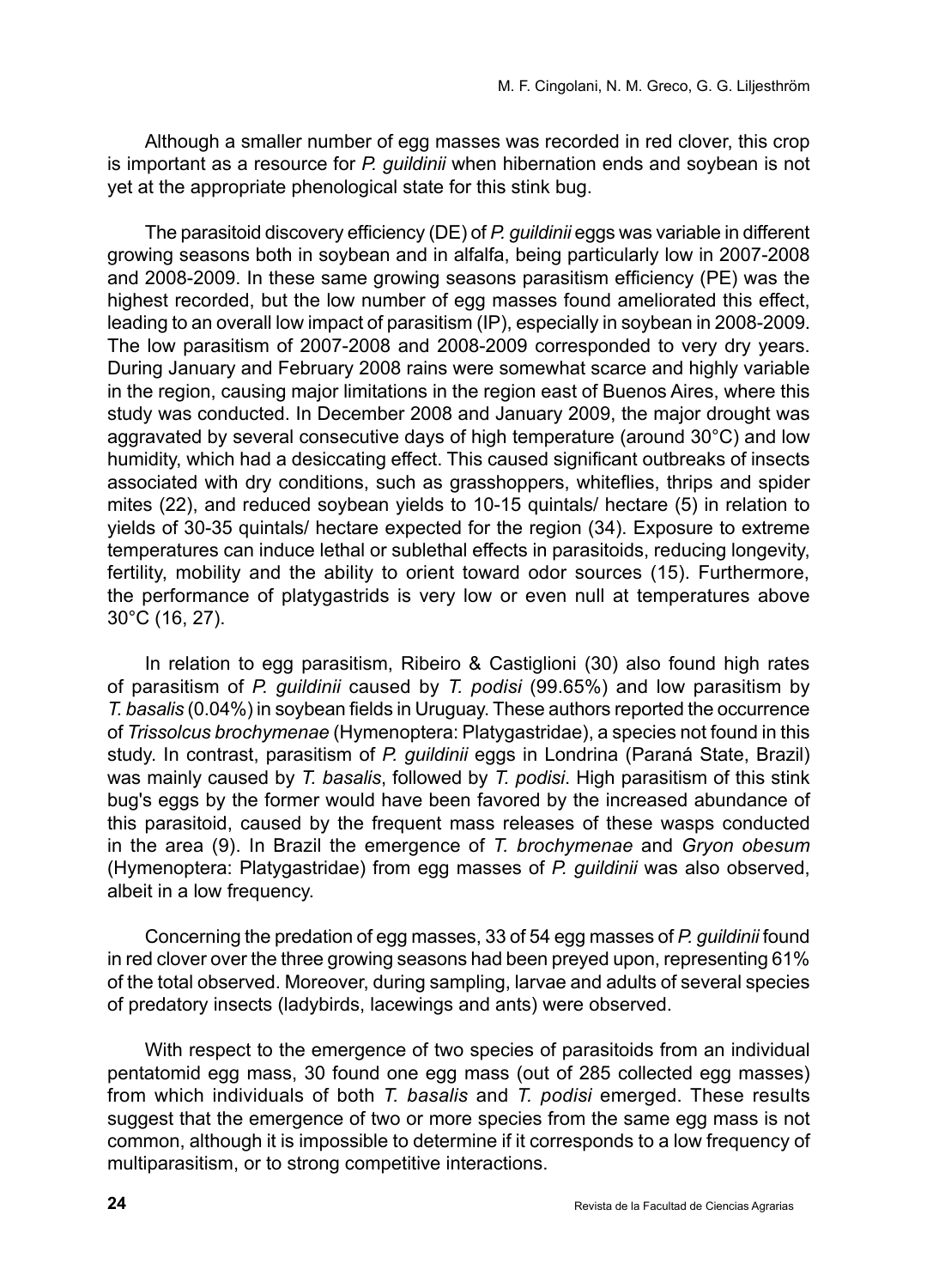Field results suggest little relevance of *N. viridula* as an alternative host for the parasitoid species that attacked *P. guildinii* eggs. Egg masses of two other common pentatomid species (*Edessa meditabunda* (F.) and *Dichelops furcatus* (F.)) were found parasitized by *T. urichi* during the present study, although in a small number.

Laboratory experiments showed a very good performance of *T. urichi* when using eggs of *P. guildinii* as host (8). However, the field parasitism of this host-parasitoid combination did not reflect the laboratory results. The set of species that can support development of *T. urichi*, or its fundamental host range, observed under laboratory conditions was different than its ecological host range, *i. e*. the set of host species actually used for successful reproduction in the field (26). Many studies have shown that the fundamental host range of a biological control agent is often greater than its ecological host range (25). This is likely due to difficulty in accurately reproducing the factors that influence host searching and assessment behavior of a parasitoid in its natural environment (31). During our field surveys, *D. furcatus* was available for *T. urichi* in the surrounding natural vegetation, which was not sampled. On the other hand, in the 2010-2011 growing season, *T. urichi* would have taken advantage of the increased availability of *P. guildinii* due to its greater abundance relative to *D. furcatus*. In the province of Córdoba *D. furcatus* is a more frequent stink bug than *P. guildinii* and *T. urichi* was only found parasitizing egg masses of the former and of *E. meditabunda* (24).

The host range of a parasitoid species is determined in part by the searching and selection abilities of female wasps, as well as by their performance (*i. e.*, reproductive success and survival), as a function of the quantity and quality of available hosts (14). Therefore, the efficiency of parasitoids in detecting host egg masses (*i. e.*, the proportion of parasitized egg masses) and their parasitism efficiency (*i. e.* the proportion of parasitized eggs per attacked egg mass) will determine the overall impact of parasitism. *P. guildinii* has been mentioned as a host for *T. urichi* (7). Even though this parasitoid was recovered from *Edessa meditabunda* and *Dichelops furcatus* egg masses in the studied area (8), *T. urichi* only parasitized *P. guildinii* egg the year the abundance of this stink bug was greater. *T. urichi* could be a potential biological control agent of *P. guildinii* in the region, especially when this stink bug is more abundant.

#### **CONCLUSIONS**

*Piezodorus guildinii* was dominant in all three crops, and *N. viridula* egg masses were collected only in soybean and its abundance was much lower.

*Piezodorus guildinii* egg masses were parasitized by *T. podisi*, *T. urichi* and *T. basalis* in soybean and in alfalfa, while no parasitism was registered in red clover. *N. viridula* was parasitized only by *T. basalis*.

*Telenomus podisi* was the predominant parasitoid of *P. guildinii* egg masses. Parasitism by this species was recorded during all the studied growing seasons, both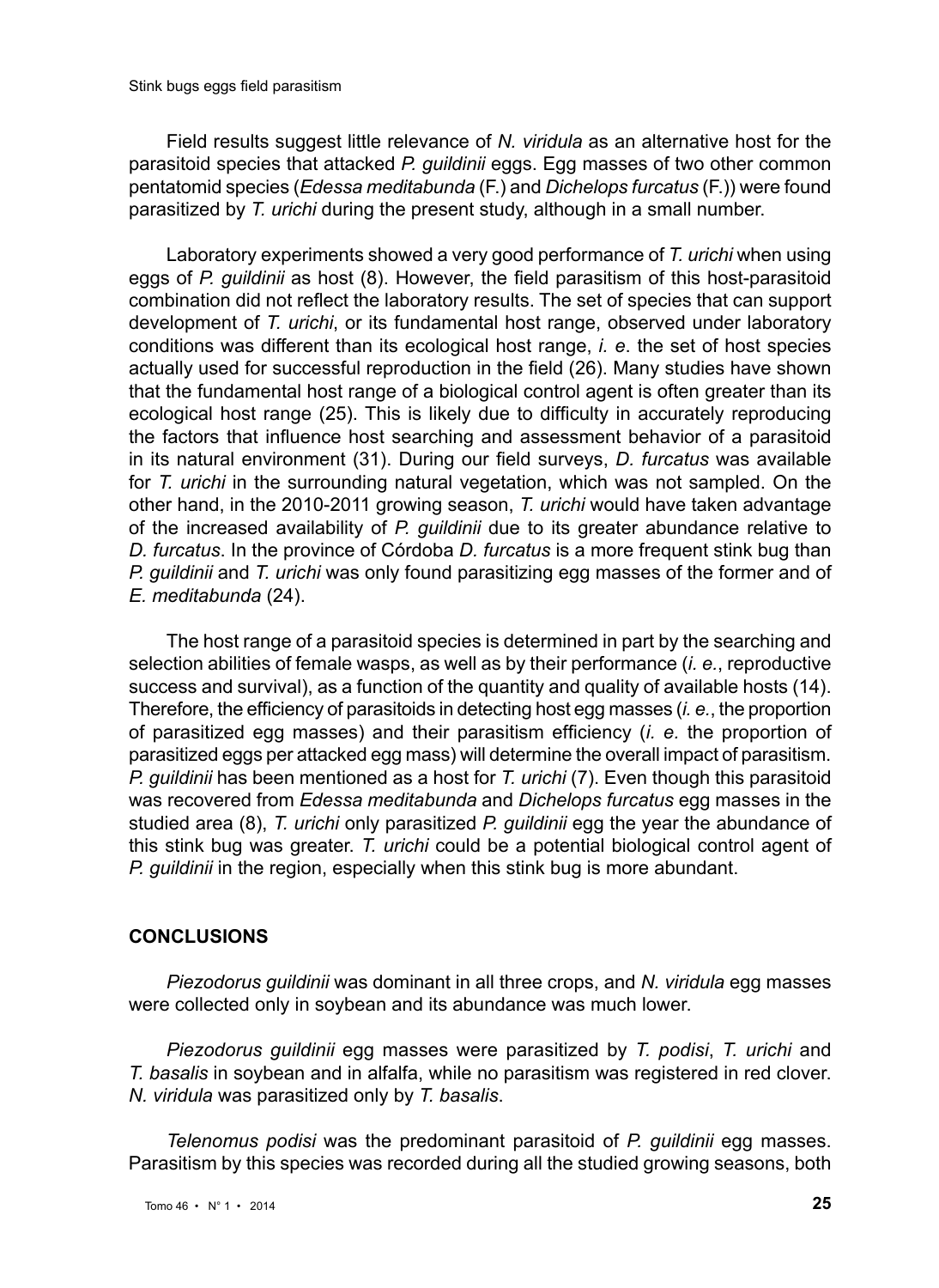in soybean and in alfalfa. *Trissolcus urichi* was recorded in both crops, but only in 2010-2011, when *P. guildinii* eggs abundance was greater.

In turn, *T. basalis* accounted only for 6.77% of the wasps emerged from *P. guildinii* eggs.

#### **REFERENCES**

- 1. Aizen, M. A.; Garibaldi, L. A.; Dondo, M. 2009. Expansión de la soja y diversidad de la agricultura argentina. Ecología Austral. 19: 45-54.
- 2. Akin, S.; Phillips, J.; Johnson, D. T. 2011. Biology, identification and management of the redbanded stink bug. Arkansas, US Cooperative Extension Service, University of Arkansas, U.S. Dept. of Agriculture, and county governments cooperating. FSA7078.
- 3. Aragón, J. R.; Molinari, A.; Diez de Lorenzatti, S. 1997. Manejo integrado de plagas. En: Giorda, L. M. and Baigorri, H. E. J. (Eds.). El cultivo de la soja en Argentina. INTA, Centro Regional Córdoba. 247-308.
- 4. Bin, F.; Vinson, S. B. 1990. Efficacy assessment in egg parasitoids (Hymenoptera): proposal for a unified terminology. En: Wajnberg, E. and Vinson, S. B. (Eds.). *Trichogramma* and other egg parasitoids. 3rd International Symposium. Paris, Francia. Les colloques de l´Institut National de la Recherche Agronomique. 175-179.
- 5. Bolsa de Cereales. 2009. Panorama agrícola semanal. Disponible en: http://www.bolcereales.com.ar/ pas que es.asp (fecha de consulta: 09/01/2012)
- 6. Castiglioni, E.; Giani, G.; Binnewies, C.; Bentancur, O. 2008. Susceptibilidad de la chinche *Piezodorus guildinii* Westwood (Hemiptera: Pentatomidae) al insecticida Endosulfán. Agrociencia. 12: 31-34.
- 7. Castiglioni, E.; Ribeiro, A.; Alzugaray, R.; Silva, H.; Ávila, I.; Loiácono, M.S. 2010. Prospección de parasitoides de huevos de *Piezodorus guildinii* (Westwood) (Hemiptera: Pentatomidae) en el litoral oeste de Uruguay. Agrociencia Uruguay. 14(2): 22-25.
- 8. Cingolani, M. F. 2012. Parasitismo de huevos de *Piezodorus guildinii* (Hemiptera: Pentatomidae) por *Trissolcus basalis* y *Telenomus podisi* (Hymenoptera: Scelionidae) en el noreste de la provincia de Buenos Aires. Tesis de posgrado en Doctorado en Ciencias Naturales. Facultad de Ciencias Naturales y Museo, Universidad Nacional de La Plata (Argentina). 137 p.
- 9. Corrêa-Ferreira, B. S. 1993. Utilização do parasitóide *Trissolcus basalis* (Wollaston) no controle de percevejos da soja. Londrina, PR, BR Embrapa. 40 p.
- 10. Corrêa-Ferreira, B. S. 2008. *Trissolcus basalis* para o controle de percevejos da soja. En: Parra, J. R. P., Botelho, P. S. M., Corrêa-Ferreira, B. S., and Bento, J. M. S. (Eds.). Controle biológico no Brasil – parasitóides e predadores. Piracicaba. Ed. Manole. 449-471.
- 11. Corrêa-Ferreira, B. S.; Moscardi, F. 1995. Seasonal occurrence and host spectrum of egg parasitoids associated with soybean stink bugs. Biological Control. 5: 196-202.
- 12. Edelstein, J. D.; Grilli, M. P.; Trumper, E. V.; Fava, F. D. 2008. Estructura del paisaje agrícola y abundancia de *Nezara viridula* y *Piezodorus guildinii*. En: Trumper, E. V. and Edelstein, J. D. (Eds.). Chinches fitófagas en soja. Revisión y avances en el estudio de su ecología y manejo. Ediciones INTA, Manfredi. 97-106.
- 13. Gamundi, J. C.; Sosa, M. A. 2008. Caracterización de daños de chinches en soja y criterios para la toma de decisiones de manejo. En: Trumper, E. V. and Edelstein, J. D. (Eds.). Chinches fitófagas en soja. Revisión y avances en el estudio de su ecología y manejo. Argentina. Ediciones INTA, Manfredi. 129-148.
- 14. Godfray, H. C. J. 1994. Parasitoids: behavioral and evolutionary ecology. Princeton, N. J. Princeton University Press. 488 p.
- 15. Hance, T.; van Baaren, J.; Vernon, P.; Boivin, G. 2007. Impact of extreme temperatures on parasitoids in a climate change perspective. Annual Review of Entomology. 52: 107-126.
- 16. James, D. G.; Warren, G. N. 1991. Effect of temperature on development, survival, longevity and fecundity of *Trissolcus oenone* Dodd (Hymenoptera: Scelionidae). Journal of the Australian Entomological Society. 30: 303-306.